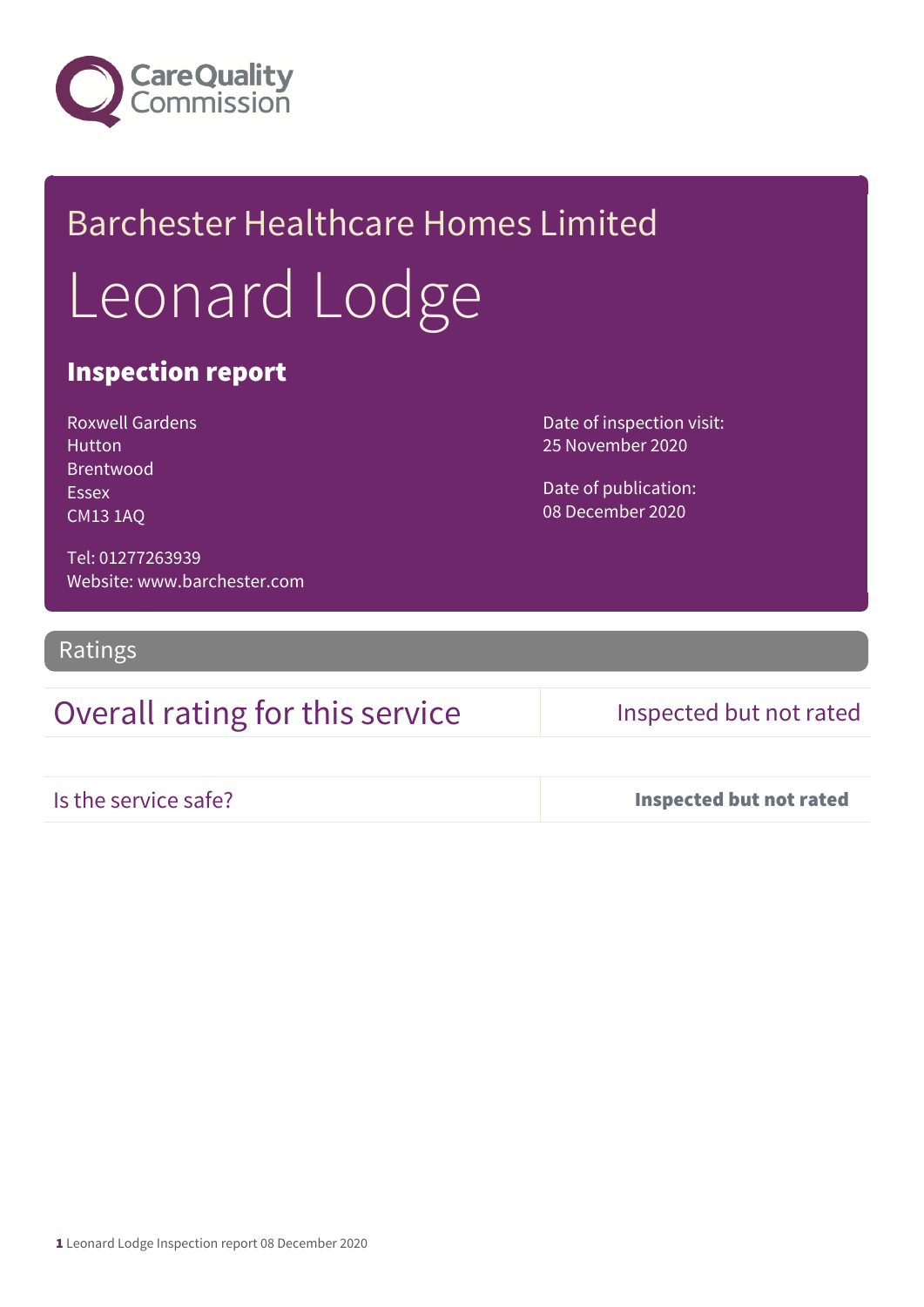## Summary of findings

### Overall summary

Leonard Lodge provides personal care with accommodation for up to 60 people. They were providing care for 45 people at the time of the inspection.

We found the following examples of good practice.

Robust procedure for visitors entering the service was in place. Staff followed national and local guidance to ensure people were safe to visit. A system of "dirty and clean" pens had been introduced into the reception area. This meant that visitors only took clean pens and any used (dirty) pens, we kept separately and disposed of. This reduced the risk of cross contamination by visitors

Care staff were not permitted to access the back area of the service including the kitchen and laundry areas. This meant that these areas could remain sterile and reduce the risk of cross infection from other areas of the home

We were assured that this service met good infection prevention and control guidelines

Further information is in the detailed findings below.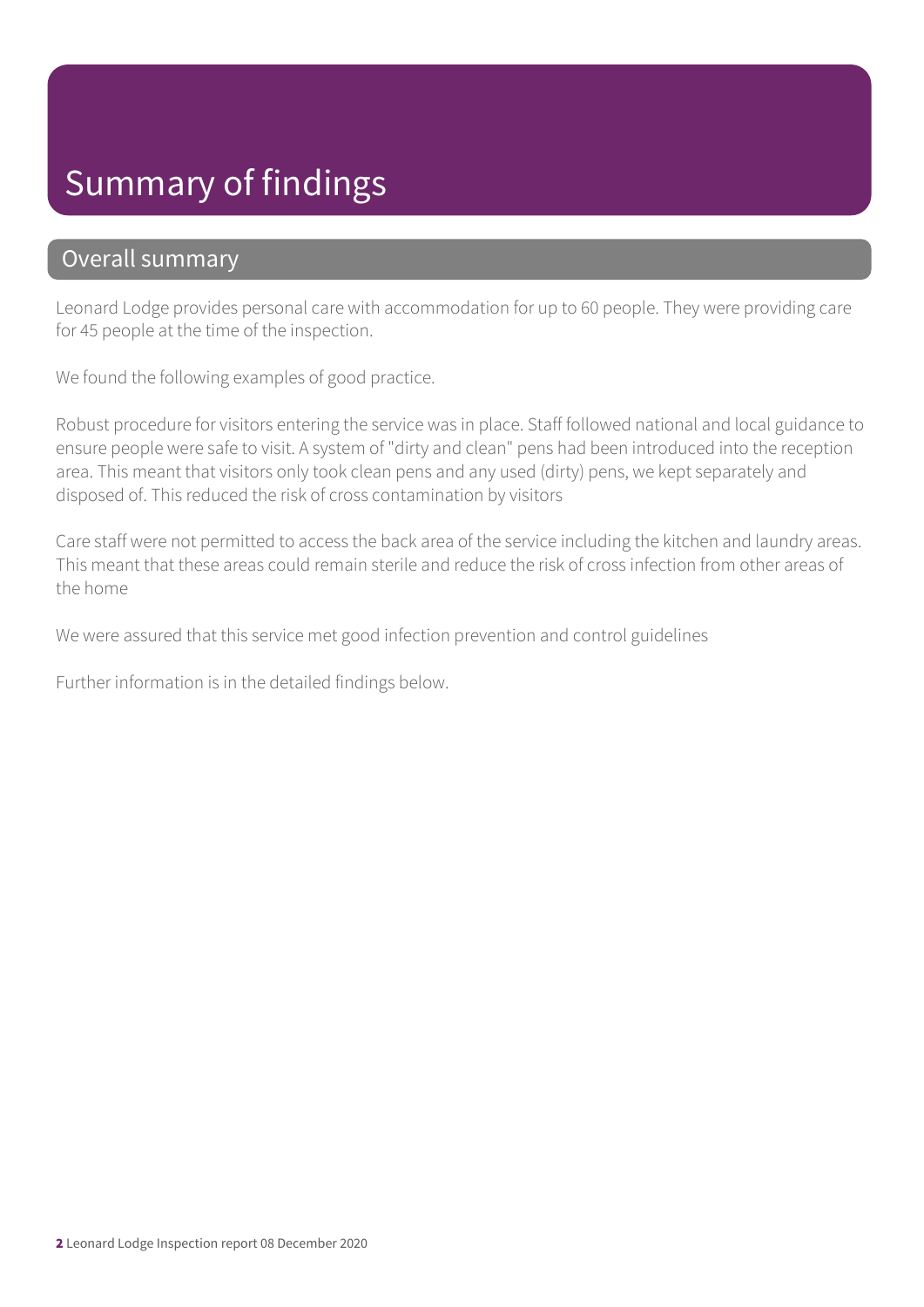## The five questions we ask about services and what we found

We always ask the following five questions of services.

We were assured that this service met good infection prevention and control

Is the service safe? Inspected but not rated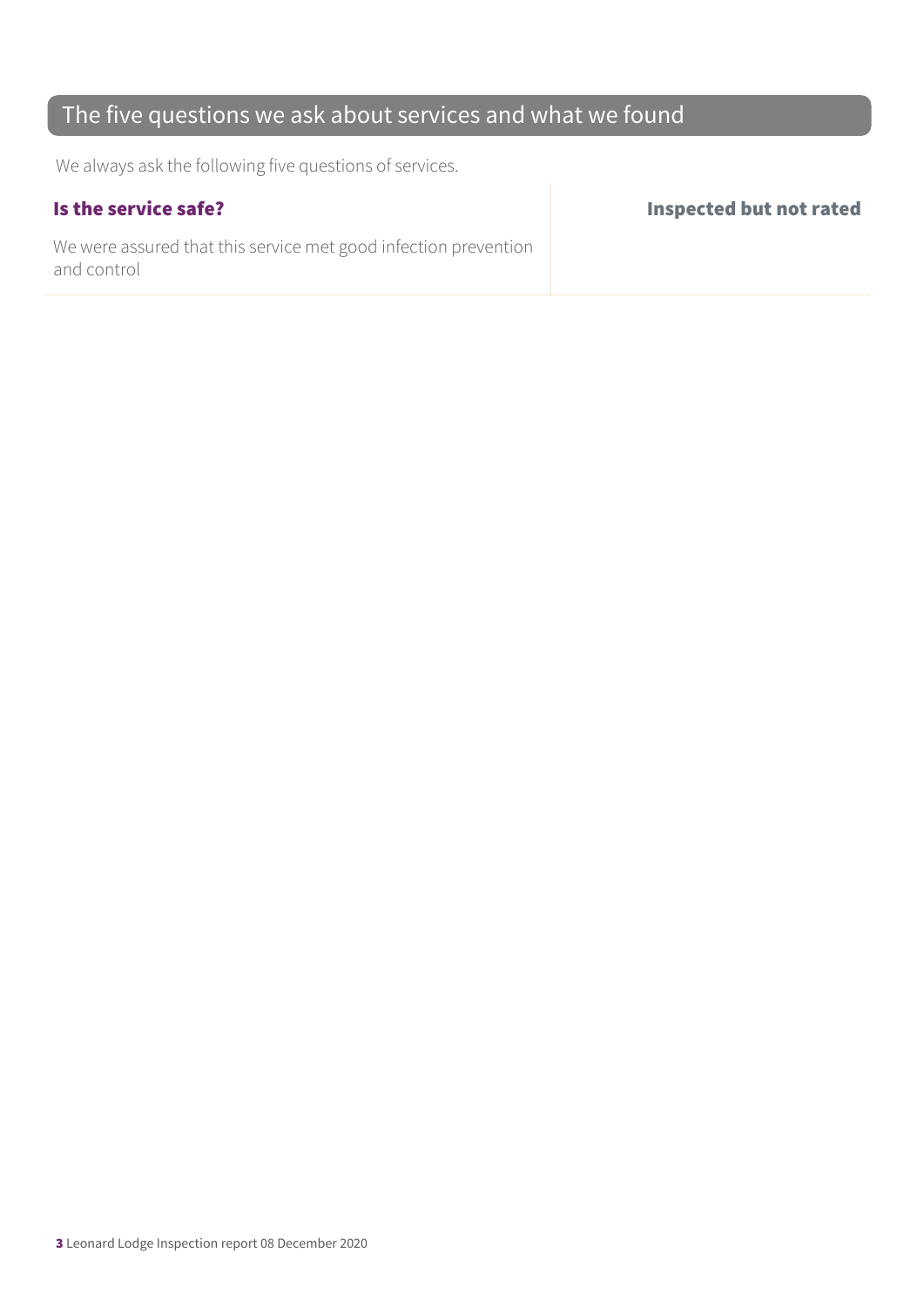

# Leonard Lodge

## Detailed findings

## Background to this inspection

We carried out this inspection under Section 60 of the Health and Social Care Act 2008 as part of our regulatory functions. This inspection was planned to check whether the provider is meeting the legal requirements and regulations associated with the Health and Social Care Act 2008.

As part of CQC's response to care homes with outbreaks of coronavirus, we are conducting reviews to ensure that the Infection Prevention and Control practice was safe and the service was compliant with IPC measures. This was a targeted inspection looking at the IPC practices the provider has in place.

This inspection took place on 25 November 2020 and was announced.